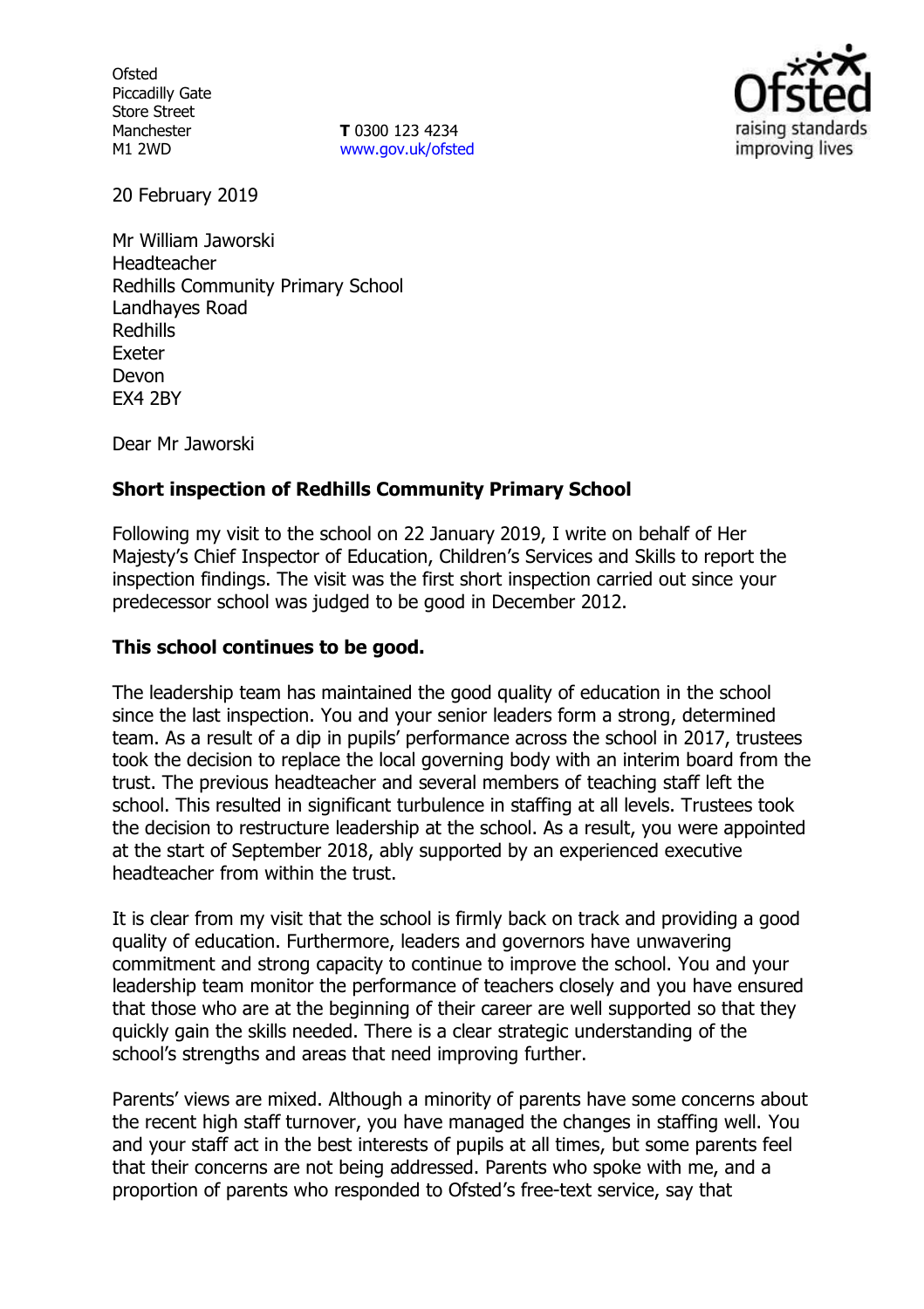

behaviour is not always good. However, pupils who spoke with me said that behaviour is usually good, and that any inappropriate behaviour is dealt with effectively by staff. Records checked show that, historically, the number of recorded behavioural incidents has been high. Current information clearly indicates a significant reduction in these, as well as in fixed-term exclusions. You and your governors are aware of parental concerns and are keen to work in partnership with parents and carers to improve communication.

# **Safeguarding is effective.**

Leaders ensure that safeguarding has the highest priority in the school and maintaining the safety of pupils is paramount. Arrangements are fit for purpose and integral to everyday life in school. For example, the weekly safeguarding briefing ensures that all staff are kept informed of any safeguarding updates. All staff have been well trained and know what to do if they have a worry or concern about a child. An example of this is when I randomly sampled a selection of staff from across the school and looked at their understanding of child sexual exploitation, radicalisation, female genital mutilation and knowledge of updates to 'Keeping children safe in education'. All staff who spoke with me were articulate in being able to describe the potential risks to pupils and were confident in following the appropriate procedure for reporting any concerns. Leaders ensure that all safeguarding policies are in place and fully up to date. The pastoral team closely monitors attendance of vulnerable groups. Over time, attendance has improved to be above the national average for all groups of pupils.

Pupils report that their school is a safe place and know they can go to an adult for help and advice. The vast majority of parents who responded to the inspection questionnaire, Parent View, also agreed that their children felt safe at school.

## **Inspection findings**

- At the start of the inspection, I discussed with you my key lines of enquiry. First, I wanted to find out what the school had done to raise attainment for disadvantaged pupils in key stage 1. This was because disadvantaged pupils in 2018 did not do as well as other pupils nationally.
- **Following an analysis of pupils' skills, you and your leaders implemented a plan to** revitalise reading across the school and raise pupils' achievement. Inspection evidence found that this work has led to a rise in pupils' ability to read more fluently and promoted a love of reading. Pupils' reading records show that they are reading widely and often at home and across the school. During the inspection, pupils of different abilities read their books to me with confidence and demonstrated skills in line with what would be expected for their ages and starting points. Furthermore, scrutiny of pupils' workbooks also demonstrated how their reading comprehension skills are improving. Leaders recognise that the new approach to the teaching of reading is not yet fully embedded in the school and needs further work to ensure that standards continue to rise.
- The school's plan for raising achievement in writing is enabling pupils to excel in writing, with well-chosen topics designed to captivate pupils' interests. Pupils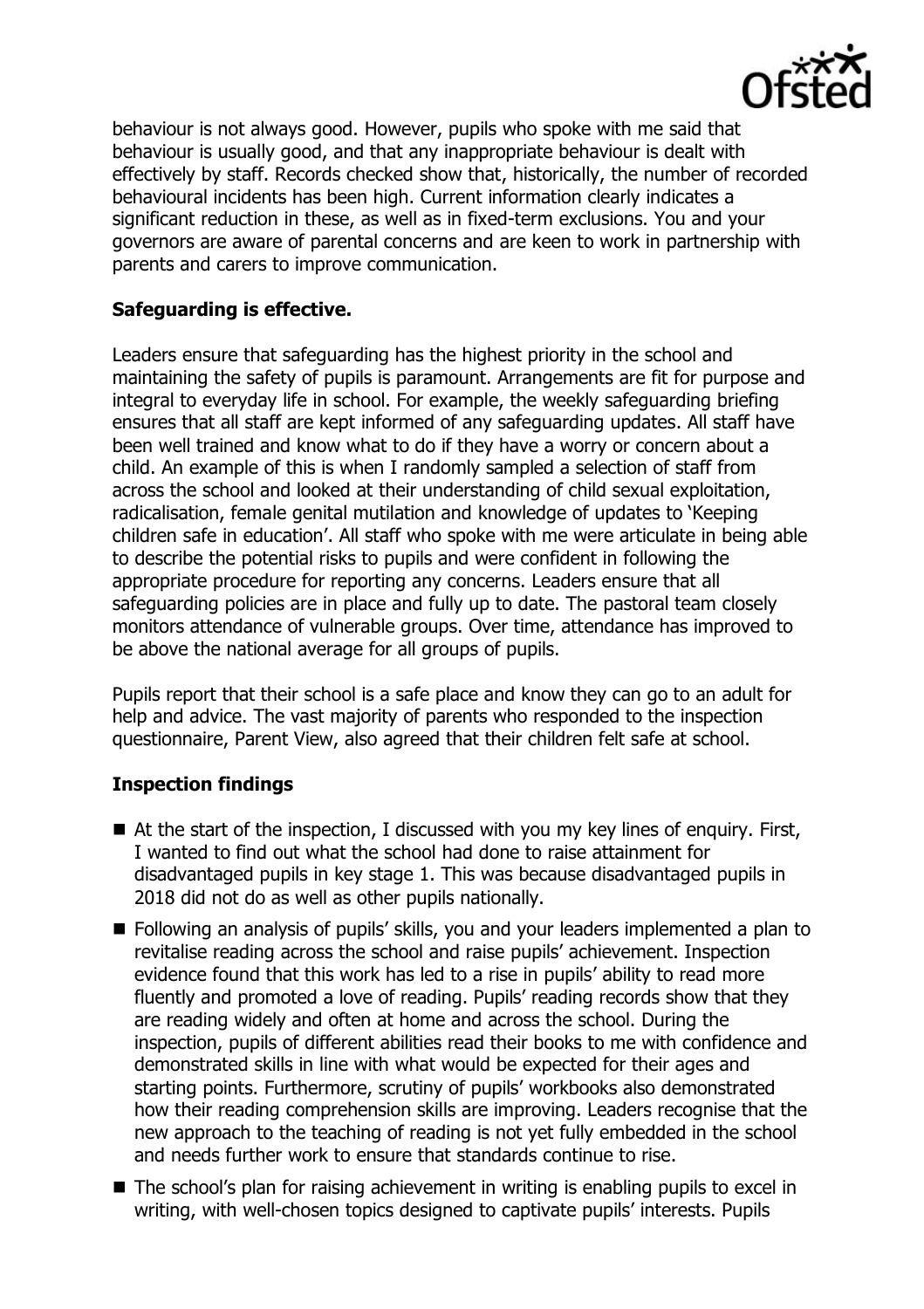

reported that they enjoy writing because the work is related directly to the new approach to reading of whole-class texts.

- Mathematics is taught well. Evidence in pupils' workbooks shows pupils becoming increasingly confident in providing explanations and reasons for how they reach their answers. Work is well matched to pupils' different abilities and this enables disadvantaged pupils to make strong progress.
- We also looked at the standards of spelling, punctuation and grammar across key stage 2. In the 2018 national assessments at the end of Year 6, the proportion of pupils who attained the expected standard in this area was below the national average. Current standards of spelling, punctuation and grammar are inconsistent across the school. Scrutiny of writing in pupils' books shows that pupils do not apply their knowledge of spelling and punctuation sufficiently to their work. Consequently, pupils' progress to reach the expected and higher standards is hampered.
- $\blacksquare$  I also wanted to find out whether pupils are making strong enough progress in writing across key stage 2. This is because in the 2018 key stage 2 national tests, standards for pupils from low and average starting points declined. You and your governors admit that the turbulence in staffing last year had a detrimental effect on the progress of pupils in Year 6.
- Crucially, teachers have raised their expectations. Together, we visited English lessons, examined a selection of pupils' books from across year groups and looked at the quality of writing displayed throughout the school. Teachers make sure pupils enjoy writing. Stimulating approaches to writing capture pupils' interests. Pupils in Year 6 were eager to share with me their writing about the Roman era and how they applied their knowledge to a newspaper report on how Romans ruled in Exeter. Work in pupils' books and school information show that the changes you have made are proving effective.
- $\blacksquare$  Throughout each of the key lines of enguiry, I also looked closely at how you were using any additional funding for pupils with special educational needs and/or disabilities (SEND). In 2018, pupils with SEND made strong progress across key stage 2. This is a direct result of effective actions taken by leaders regarding assessment, provision and teaching. Leaders have created a culture where 'barriers are not acceptable', so pupils can achieve their very best. This is evident in the way in which leaders take a whole-child approach to learning. They are careful to ensure that pupils' social, emotional and academic progress is not viewed in isolation and provide effective support through the school's 'Tree House' nurture provision. This tailored support enables pupils with SEND to make strong progress from their starting points.

## **Next steps for the school**

Leaders and those responsible for governance should ensure that:

 $\blacksquare$  pupils further improve the technical aspects of their writing by applying spelling and punctuation skills efficiently, so that more pupils achieve the expected and higher standards in their writing